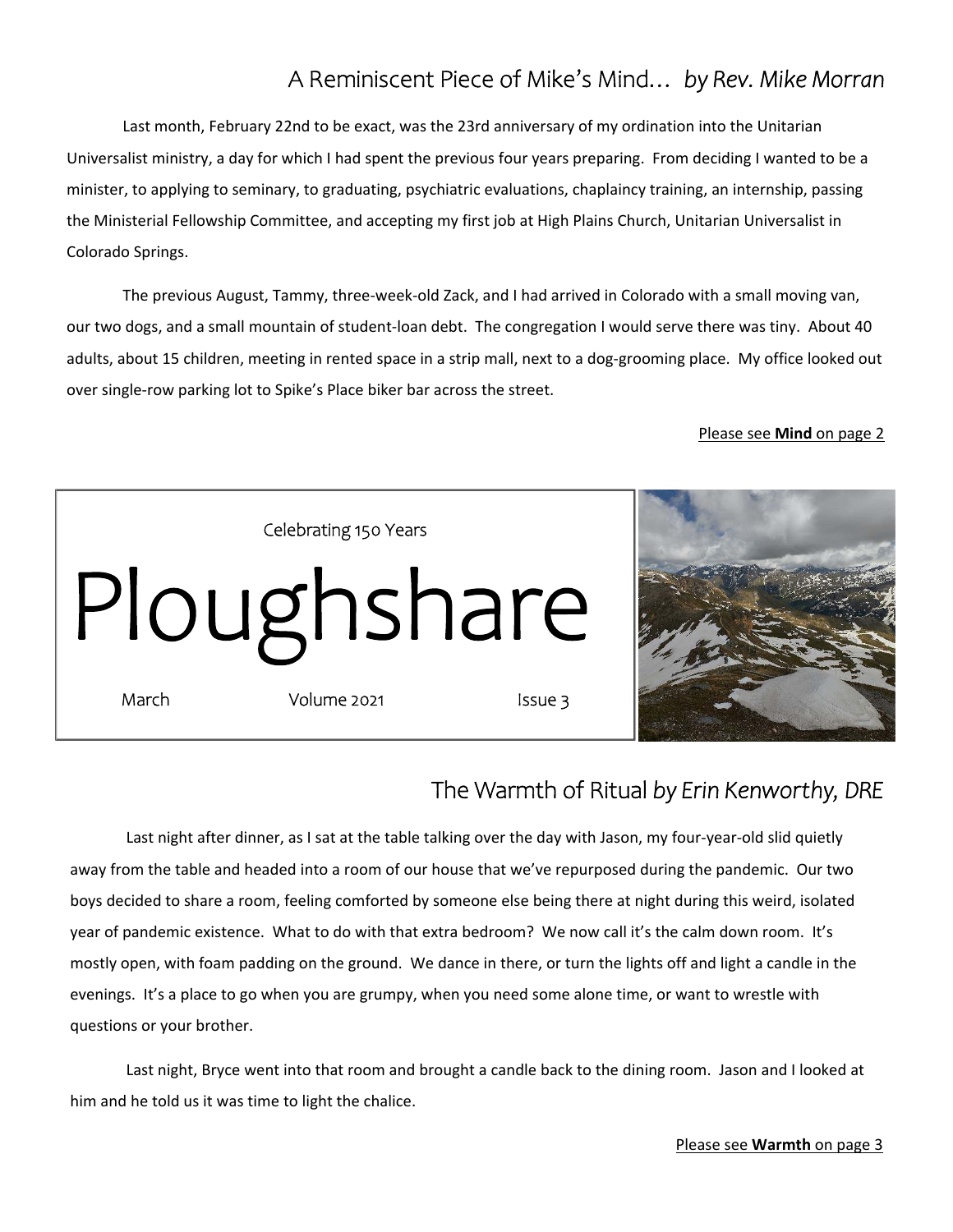### **Mind** from page 1

I came to love those people. We worked hard together for five years before my family and I moved north to First Unitarian Denver.

As I almost always do on that anniversary, I pulled out the words that were spoken on my ordination, and by which I was ordained:

*We, the members of High Plains Church, recognize your calling to the ministry of our faith. By these words, and by the authority of our common spirit, we ordain you, Michael DeWitt Morran, to a life of professional service in the Unitarian Universalist ministry.* 

*We would have you touch deeply into the fires of the mind and the passions of the heart. We call you to work and to love, ministering to our joys as well as our sorrows, and to carry the gift of our liberal faith to the larger religious community. We would have you speak the truth in love, heed the counsels of integrity and wisdom, and bring a ministry of healing, compassion, and justice to a world in need of transforming power. Wherever you are called to serve, we charge you to celebrate the mystery and the wonder of life, to be steadfast in sustaining what you believe to be right, and to preach and live by the principles of our shared faith.* 

Those words never cease to move me, and remind me, of the privilege I've been given of trying to live up to them.

## First Unitarian Racial Justice Project Update *by Patrick Whorton and Steve Brainerd, RJP co-chairs*

Our next zoom meeting is March 2nd at 6:30p. If you'd like to be placed on the mailing list to receive updates, agendas, etc. just email Patrick Whorton at pwhorton@gmail.com

This month, thanks to the leadership of Patricia and Karl Jonietz, and a site provided by Catherine Tenedios's family, we will be installing our 3rd Little Free Library, the focus being to place these in under-served neighborhoods, and target them to children. The first two are proving quite successful!

Greg Martin, RJP member, is requesting \$2000 from the endowment fund for a BiPoc textbook scholarship for qualifying college students. The Expungement: Sealing Records group may also be seeking funds, depending on timing and qualifications.

We are moving ahead on the Expungement: Sealing Records project; a full report will be provided March 2. The steering committee consists of Trudy Glidden, Peggy Ulrich‐Nimms, Theresa Tomich and Bonnie‐Jean Jenkins.

We are also moving through the motions on the big reparations project. As always, if it involves money, it's complicated. Update March 2nd.

As co-chairs, we receive a lot of "racial/social justice" email and resource material from a number of sources. At some point, we may build a virtual library. Since education is a primary focus of this group, we include these resources here, to read and/or archive at your leisure, and forward as you see fit.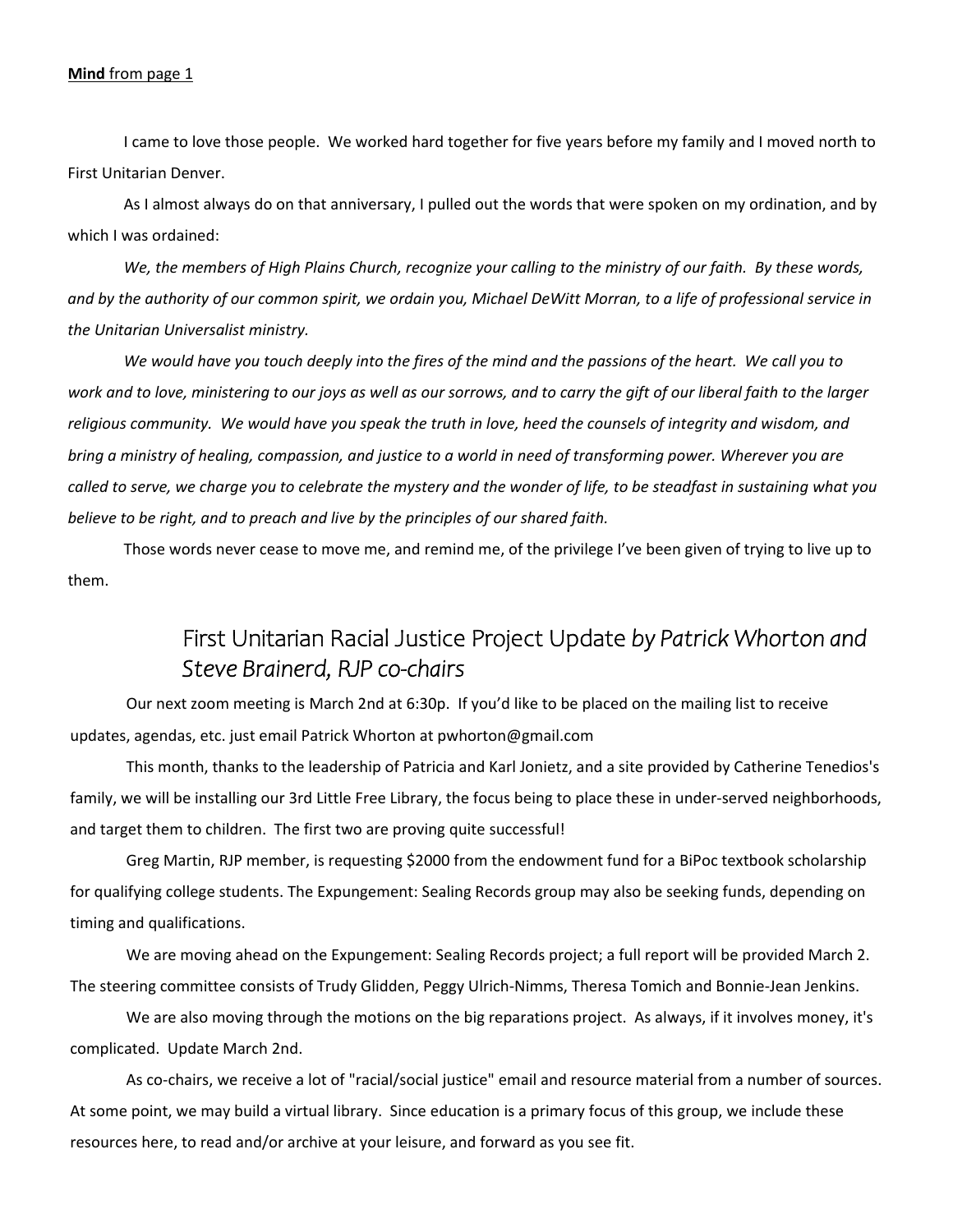#### **Warmth** from page 1

He went and found the lighter by the stove in the kitchen and brought it to us. He knows not to try to operate it, and he lacks the dexterity to use it. I lit the candle and he said "ok, you say what I say" and he led us in the chalice lighting that we've done in RE since before he could talk. The one we use on Friday nights during virtual story time.

"We light this chalice for the warmth of love, the light of truth, and the energy of action!"

Bryce is four. But he knew the whole thing by heart. He led us through the words and the hand motions. And when the chalice was lit, so, it would seem, was his heart. His smile, his pride, his joy at initiating and leading this ritual was apparent. I was surprised by how pleased he was. Then, he wanted us to all read a book together. He made sure to pause and give space for Jason and I to participate, and when it was over, he listened carefully as we extinguished the chalice, noting how it was different, preparing to set it to memory for the next time.

We all crave ritual, in good times and definitely in bad times. Bryce needed our Friday Storytime on Wednesday. He looks forward to seeing familiar faces on Friday evenings now. He likes to help light the chalice.

We've been doing Storytime for just over two months now. Our volunteer readers and organizers wonder if we are having an impact or reaching our families. While the quantity of participation might not be what we initially envisioned, Bryce wants you to know that it's been a quality experience. So, do the other families, specifically children who have asked "when is it our turn to read a story?"

This is faith formation in action. Even while we are apart, out of our building, and wondering what happens when we get together again. The children want to read you a story. Are you ready to listen? They want to lead you in a chalice lighting, are you ready to follow?

Our children are resilient, and so is this community. As we move toward togetherness, still far on the horizon, know that our families and youth are craving your presence and moments of shared ritual. Even as the birds begin to sing songs that wake the spring, may all of us wake our inner children to the calls of spiritual practice, reminded by the youth around us that life abides in the moments and spaces between our time together and that we will be together once again.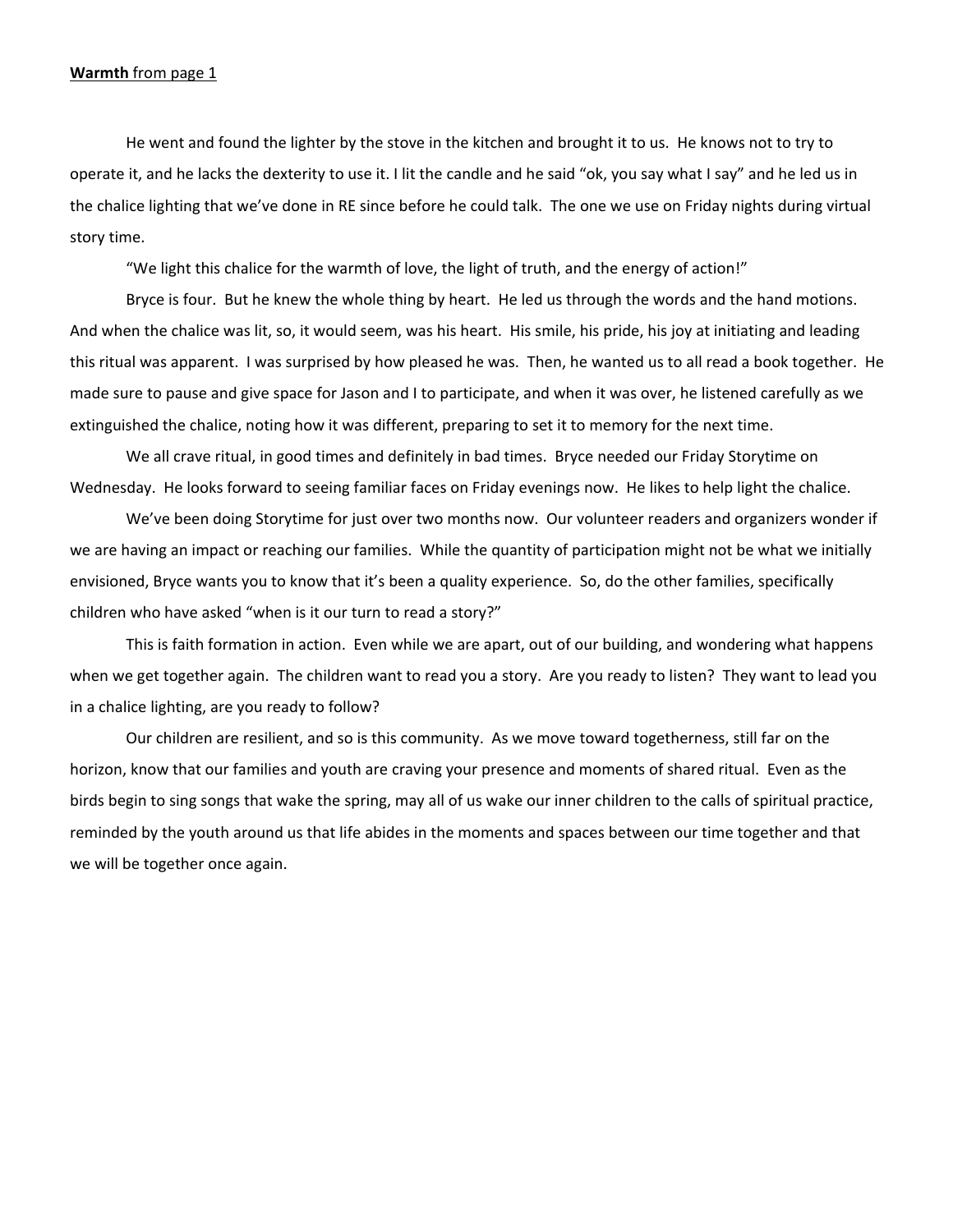### The Board Beat *by Tim Robertson, Trustee, First Unitarian Board of Trustees*

A yellow crocus had shouldered its way through the dark, wet soil. Earlier than expected, this winter bloom gave me a lift on an otherwise dreary day. I'd grown weary of masks that fogged my glasses, confinement related to social distancing, and endless political squabbling. This brilliant drop of color however was a timely reminder that new life was stirring in the midst of it all.

**A Light at The End of The Tunnel (and it's not a train)**. About that same time, I received an equally vital sign of new beginnings, a draft of a document that Mike had circulated to FUSD board members. It laid out some rough guidelines for reopening the church and getting back together with the people we love, all in keeping within the guidelines of Colorado's health department.

The reopening will certainly be a hybrid of virtual and in‐person gatherings. Beyond that though, there are lots of questions to consider, knowing that the answers will change as conditions on the ground with the virus change. The important thing is the assurance of a future "Where we can see each other's faces, hear each other's voices, and be in each other's presence – and where robust online options, safety measures, and other steps keep everyone connected and safe."

That is music to my ears, and although the details aren't all in place yet, it's comforting to know that the ongoing discussions between Mike, FUSD staff, and the Board of Trustees point toward better times. Look for the guidelines for reopening to be published soon for the whole congregation. If you have questions or comments about the reopening, please email Mary Sullivan at mmaarryy@comcast.net or Mike Morran at revmorran@gmail.com

**Jen's Ministry**. Another new beginning that's important to note has to do with Jen Simon, who recently completed her internship with FUSD. Jen has been selected as the Community Racial Justice Minister of the Front Range. She will be working to support our local BI&PoC UU community. FUSD has agreed to be a contributing member to the Colorado Unitarian Universalist Racial Justice (CoUURJ) work which initiated the proposal for this new ministerial position.

And there's even more exciting news about Jen, too. On May 15, she will be ordained as a UU minister with joint participation of Prairie Unitarian Universalist Church and FUSD. Yay Jen!

**Update on Jeanette**. With a new administration in Washington, there's reason to believe that we will finally fix our immigration system and create a workable pathway to citizenship. There are an estimated 11 million people who will be eligible under the new program, one of whom is our dear friend Jeanette Vizguerra who is still living in Sanctuary at the church.

#### Please see **Beat** on the next page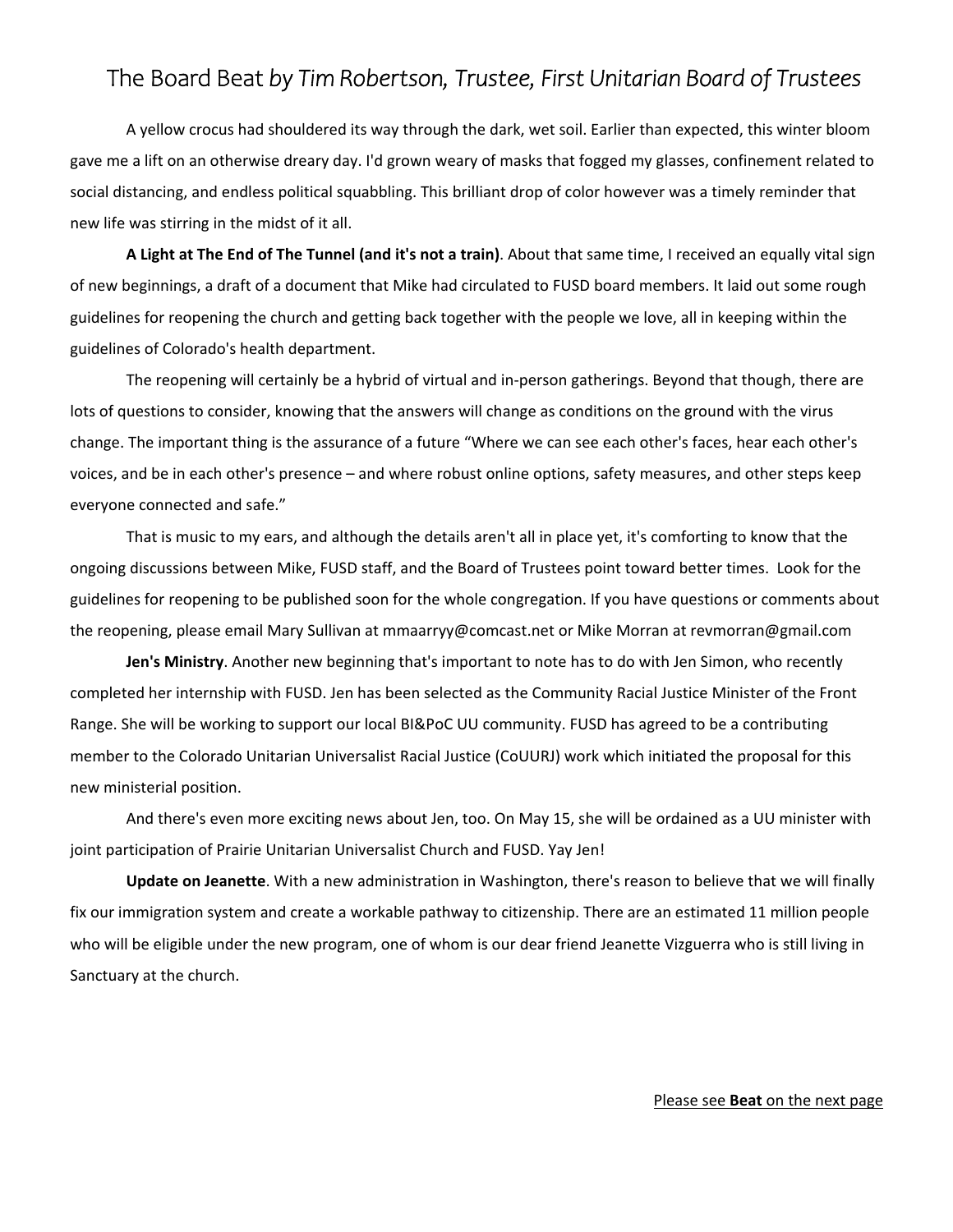### **Beat** from previous page

The church's closure due to COVID‐19 has complicated our relationship with Jeanette. To continue to offer her the support she needs, a new covenant/agreement has been entered into with Jeanette and FUSD. The Metro Denver Sanctuary Coalition and Boulder County Sanctuary Coalition are working together in support of sanctuary efforts. Jeanette, Mike, and the Boulder team are in regular conversation, and Jeanette is feeling heard and supported. The new covenant will guide our relationship until May 1, 2021. At that time, Jeanette and FUSD will both revisit the terms and mutual expectations expressed in the covenant. Mike has mentioned the need of someone at FUSD to monitor and engage our relationships with Jeanette and the various coalitions. If that's something you're interested in, please get in touch with Mike.

**By the Numbers**. I'm not much of a numbers guy, but several have gotten my attention recently that are of particular interest:

**150**: The number of years (as of August 16) that the First Unitarian Society of Denver has been transforming the world with love!

**9**: The number of new FUSD members this past month. Amazing for being an entirely online church!

**56,254**: The number of dollars in the check written to Historic Denver to cover the matching expenses of the grant for our new roof. Construction will most likely begin in early April!

**8**: The number of the newest UU Principle committing to a journey that builds a diverse, multicultural Beloved Community that dismantles racism and other oppressions in ourselves and our institutions.

**3**: The number of new Free Children's Libraries that FUSD (thanks Pat and Karl Jonietz) has established in our community. As Margaret Fuller said, "Today a reader, tomorrow a leader."

# Experience Sunday Service Online Without a Computer

People can attend our Sunday service virtually even without a computer. From a telephone dial 312-626-6799, 646-558-8656, or 301-715-8592. When prompted enter the meeting ID 466 677 668 and the password 454623.